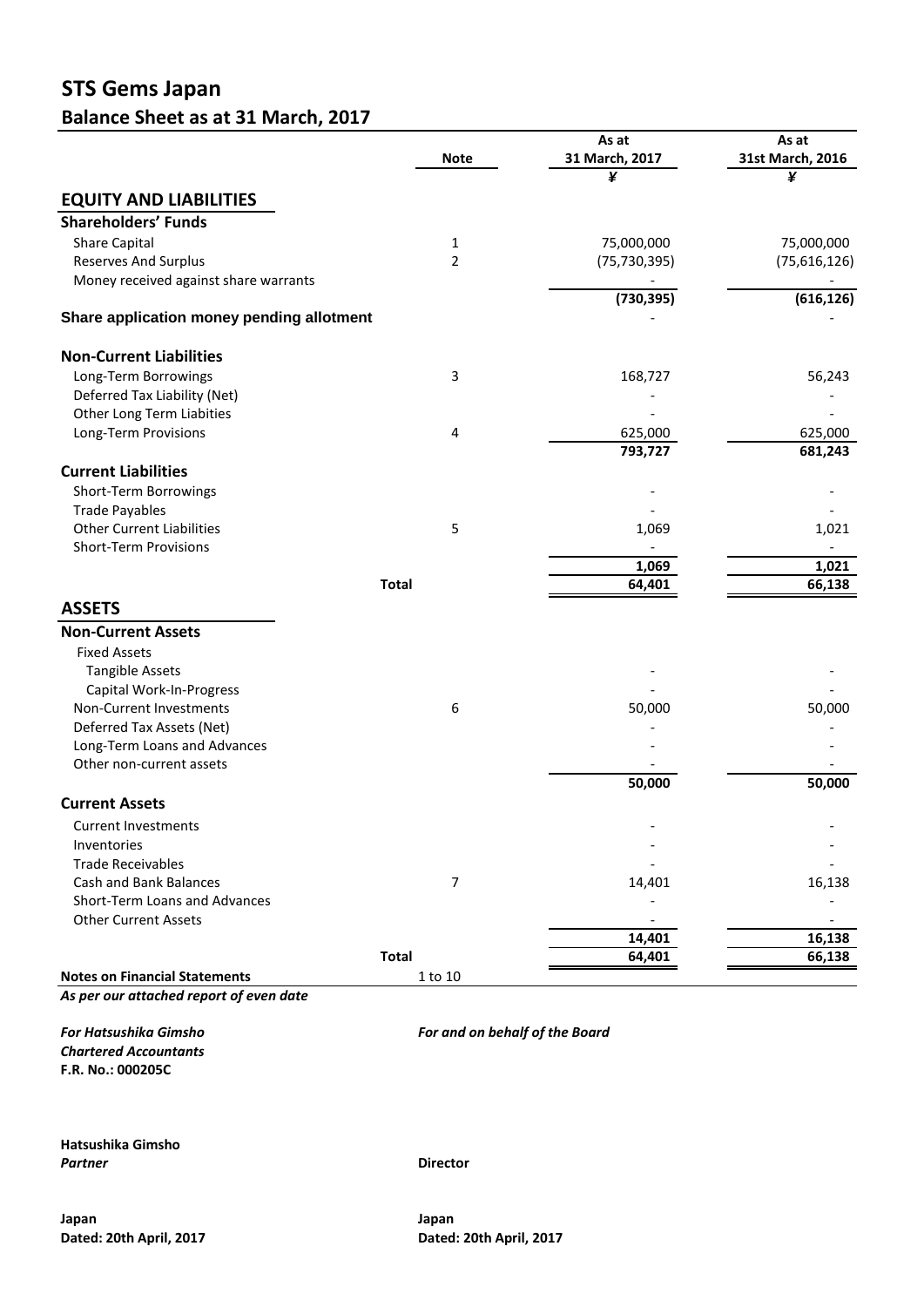# **STS Gems Japan**<br>Statement of Profit 8 Ld

|                                       |              | <b>Period Ended</b> | Year ended       |
|---------------------------------------|--------------|---------------------|------------------|
|                                       | Note No.     | 31 March, 2017      | 31st March, 2016 |
|                                       |              | ¥                   | ¥                |
| <b>REVENUE</b>                        |              |                     |                  |
| <b>Revenue From Operations</b>        |              |                     |                  |
| Other Income                          | 8            | 1,806               | 1,605            |
|                                       | <b>Total</b> | 1,806               | 1,605            |
| <b>EXPENSES</b>                       |              |                     |                  |
| <b>Finance Costs</b>                  | 9            | 6,728               | 4,228            |
| Depreciation and Amortization Expense |              |                     |                  |
| <b>Other Expenses</b>                 | 10           | 109,347             | 59,007           |
|                                       | <b>Total</b> | 116,075             | 63,235           |
| <b>Profit for the Period</b>          |              | (114, 269)          | (61, 630)        |
| <b>Notes on Financial Statements</b>  | 1 to 10      |                     |                  |

**Chartered Accountants**

**Hatsushika Gimsho Partner Director**

**For Hatsushika Gimsho For and on behalf of the Board**

**Japan Japan**

**Dated: 20th April, 2017 Dated: 20th April, 2017**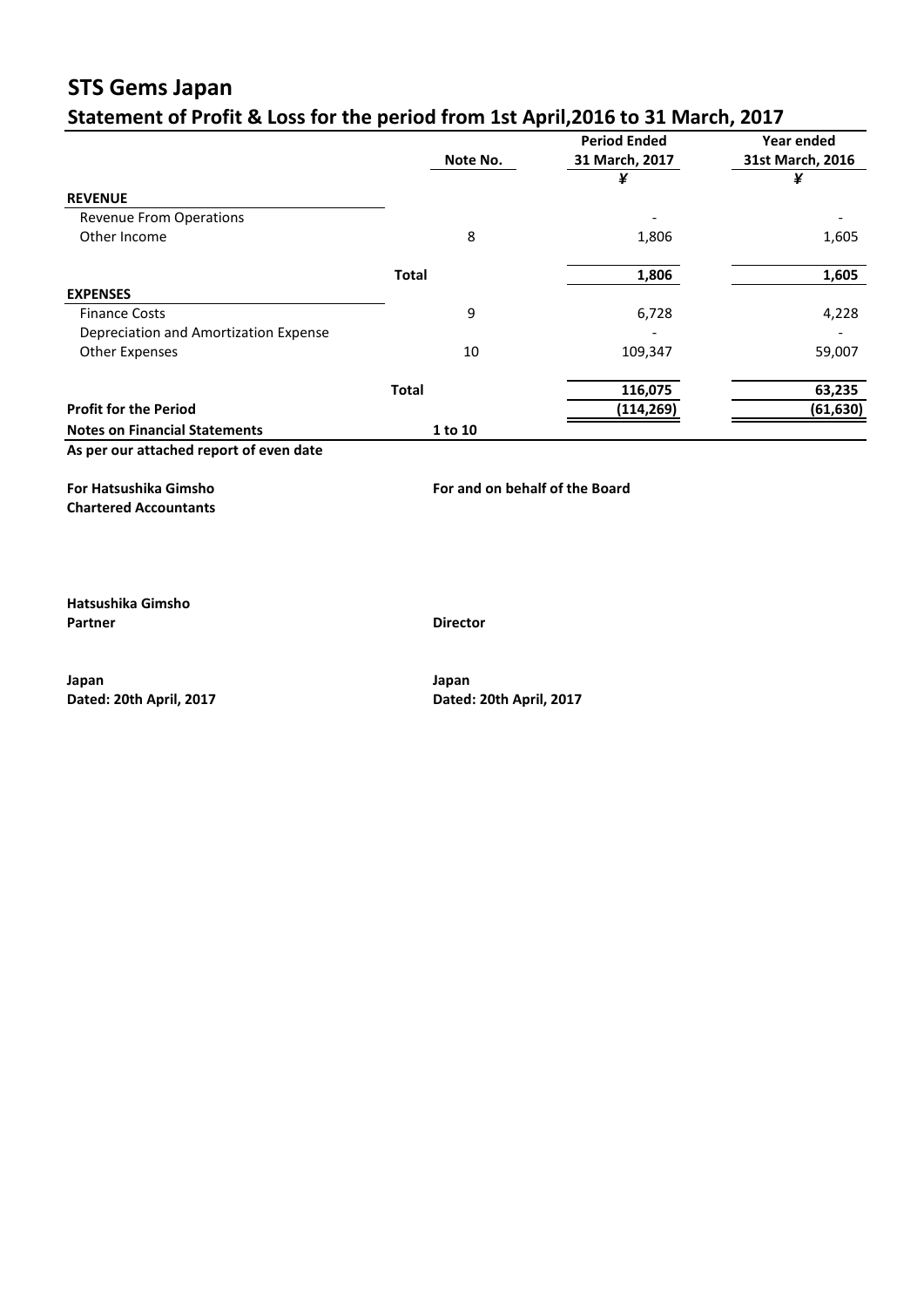### **STS Gems Japan Notes Accompanying to the financial statement for the period ended 31 March,2017**

|          |                                                                                                                                                                                   |            |                | As at                                          |                |                | As at            |
|----------|-----------------------------------------------------------------------------------------------------------------------------------------------------------------------------------|------------|----------------|------------------------------------------------|----------------|----------------|------------------|
|          |                                                                                                                                                                                   |            |                | 31 March, 2017                                 |                |                | 31st March, 2016 |
| Note No. |                                                                                                                                                                                   |            |                |                                                |                |                |                  |
|          | <b>SHARE CAPITAL</b>                                                                                                                                                              |            |                |                                                |                |                |                  |
| a        | The details of Issued, Subscribed and paid up capital are as under :-                                                                                                             |            |                |                                                |                |                |                  |
|          | <b>Share Capital</b>                                                                                                                                                              |            | <b>Number</b>  | Amount ¥                                       |                | <b>Number</b>  | Amount ¥         |
|          | <b>Issued, Subscribed and Paid up</b>                                                                                                                                             |            |                |                                                |                |                |                  |
|          | 1500 Shares of ¥50,000/- each                                                                                                                                                     |            |                | 75,000,000                                     |                |                | 75,000,000       |
|          |                                                                                                                                                                                   |            |                | 75,000,000                                     |                |                | 75,000,000       |
|          | <b>RESERVE &amp; SURPLUS</b>                                                                                                                                                      |            |                |                                                |                |                |                  |
|          | Surplus/ (Deficit)                                                                                                                                                                |            |                |                                                |                |                |                  |
|          | Opening balance                                                                                                                                                                   |            | (75,616,126)   |                                                |                | (75, 554, 496) |                  |
|          | Add: Net profit/ (Loss) for the year                                                                                                                                              |            | (114, 269)     |                                                |                | (61, 630)      |                  |
|          |                                                                                                                                                                                   |            | (75, 730, 395) |                                                |                | (75,616,126)   |                  |
|          | Surplus/(Deficit)                                                                                                                                                                 |            |                | (75, 730, 395)                                 |                |                | (75,616,126)     |
|          |                                                                                                                                                                                   |            |                | (75, 730, 395)                                 |                |                | (75,616,126)     |
|          |                                                                                                                                                                                   |            |                |                                                |                |                |                  |
| a        | The details of Unsecured Long Term Borrowings outstanding as at Sept 30th,<br>2014 are as under :-<br><b>Unsecured Deposits (Inter corporate deposit)</b><br>From Related parties |            |                | 168,727                                        |                |                | 56,243           |
|          |                                                                                                                                                                                   |            |                | 168,727                                        |                |                | 56,243           |
|          | <b>LONG TERM PROVISIONS</b><br><b>Provision For Taxation</b><br>Provision for Income                                                                                              |            | 625,000        | 625,000                                        |                | 625,000        | 625,000          |
|          |                                                                                                                                                                                   |            |                | 625,000                                        |                |                | 625,000          |
|          |                                                                                                                                                                                   |            |                |                                                |                |                |                  |
|          | <b>OTHER CURRENT LIABILITIES</b>                                                                                                                                                  |            |                |                                                |                |                |                  |
|          | Statutory Dues(including PF, TDS etc.)                                                                                                                                            |            |                | 1,069                                          |                |                | 1,021            |
|          |                                                                                                                                                                                   |            |                | 1,069                                          |                |                | 1,021            |
|          | <b>NON CURRENT INVESTMENT</b>                                                                                                                                                     |            |                |                                                |                |                |                  |
|          | (Long Term - at Cost less provision for other then temporary diminuation)                                                                                                         |            |                |                                                |                |                |                  |
|          | A. Other than Trade Investments                                                                                                                                                   |            | Gross Amount ¥ | <b>Diminuation in Value of</b><br>Investment ¥ |                |                | Net Amount ¥     |
|          | (i) Quoted Investment :                                                                                                                                                           | 31.03.2017 | 31.03.2016     | 31.03.2017                                     | 31.03.2016     | 31.03.2017     | 31.03.2016       |
|          | Asahi Shinkin Bank Stock                                                                                                                                                          | 50,000     | 50,000         | $\overline{\phantom{a}}$                       |                | 50,000         | 50,000           |
|          | Total (B)                                                                                                                                                                         | 50,000     | 50,000         | $\blacksquare$                                 | $\blacksquare$ | 50,000         | 50,000           |

#### 7 **CASH AND BANK BALANCES**

| <b>Cash &amp; Cash Equivalents</b> |        |        |
|------------------------------------|--------|--------|
| Balance with Banks                 | 10,142 | 11,429 |
| Cash on hand                       | 4,259  | 4.709  |
|                                    | 14.401 | 16.138 |